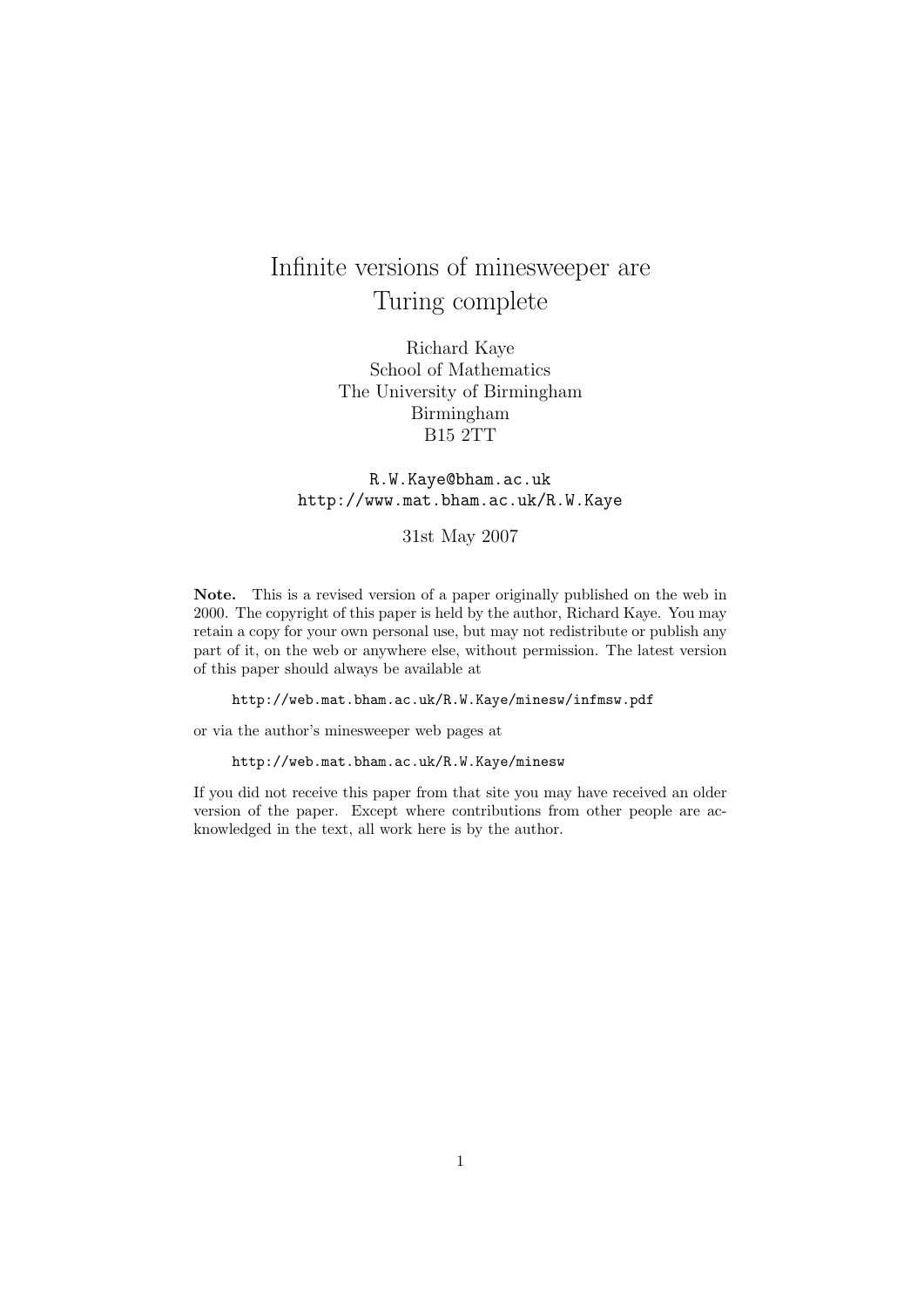The starting point for this paper is my article [5] showing that the wellknown Minesweeper game is NP-complete. The proof was by making suitable minesweeper configurations simulate digital computers, with logic gates such as and and not gates. This is reminiscent of John Conway's game of life [2] which was proved to be Turing complete by similar means [1]. (For background information on Turing machines and computability please see just about any text book on these. I found the account by Wang [7] particularly enjoyable and can recommend it as it presents just about the right about of material needed here in a straightforward and not too technical manner.)

It is reasonable to ask whether or not there is an version of Minesweeper analogous to Life that is also Turing complete. In this paper I show that there is.

Before I start, we should consider what this question asks for. Games like Life and Minesweeper are played on a grid, with each space on the grid labelled with at most one of only finitely many symbols. Such games played on a finite grid will typically be computable—by laboriously checking all possible combinations—so we are interested in versions of *Minesweeper* played on an infinite grid. Both Minesweeper and Life are normally played on square grids in the plane with an adjacency relation between two neighbouring squares that includes diagonals, and this is what I shall consider here, though other grids may well be of interest. The main feature of *Minesweeper* is that knowledge of a symbol in one square gives partial information about the number of each kind of symbol in the eight neighbouring squares without providing any direct information about which squares contain what, and it is this feature of the minesweeper game I wish to preserve in the infinite versions I consider.

I propose to 'play' Minesweeper with an infinite square grid, each square being labelled by a symbol from a finite set  $\Sigma$ , or with a 'blank' (meaning no information is provided), and the rules being give by a table, of the form

|                | $\overline{a}$                                                                                                                                             | $b$ c                              | $\cdots z$               |                   |
|----------------|------------------------------------------------------------------------------------------------------------------------------------------------------------|------------------------------------|--------------------------|-------------------|
|                |                                                                                                                                                            |                                    |                          | $n_{az}$          |
|                |                                                                                                                                                            |                                    |                          | $\ldots$ $n_{bz}$ |
|                | $\begin{array}{c cccc}\na & n_{aa} & n_{ab} & n_{ac} & \dots \\ b & n_{ba} & n_{bb} & n_{bc} & \dots \\ c & n_{ca} & n_{cb} & n_{cc} & \dots\n\end{array}$ |                                    |                          | $\ldots$ $n_{cz}$ |
|                | $\mathbb{R}^3 \times \mathbb{R}^3$                                                                                                                         | $\sim 3\%$                         | $\mathcal{M}_{\rm{max}}$ | $\bullet$         |
| $\overline{z}$ |                                                                                                                                                            | $n_{za} \quad n_{zb} \quad n_{zc}$ |                          | $n_{zz}$          |

where each  $n_{xy}$  is one of 0, 1, 2, 3, 4, 5, 6, 7, 8, or ?, this being the precise number of squares containing the symbol  $y$  from the 8 squares adjacent to a square containing a symbol  $x$ . The entry ? means we are not given any information. (I have taken  $\Sigma = \{a, b, c, \dots, z\}$  here for the purposes of illustration only.)

Thus, for the table to be reasonable, we should expect that

$$
0 \le \sum_{y \in \Sigma} n_{xy} \le 8
$$

for each  $x$ , counting ? as zero here, with at least one ? in each row that does not add up to exactly 8.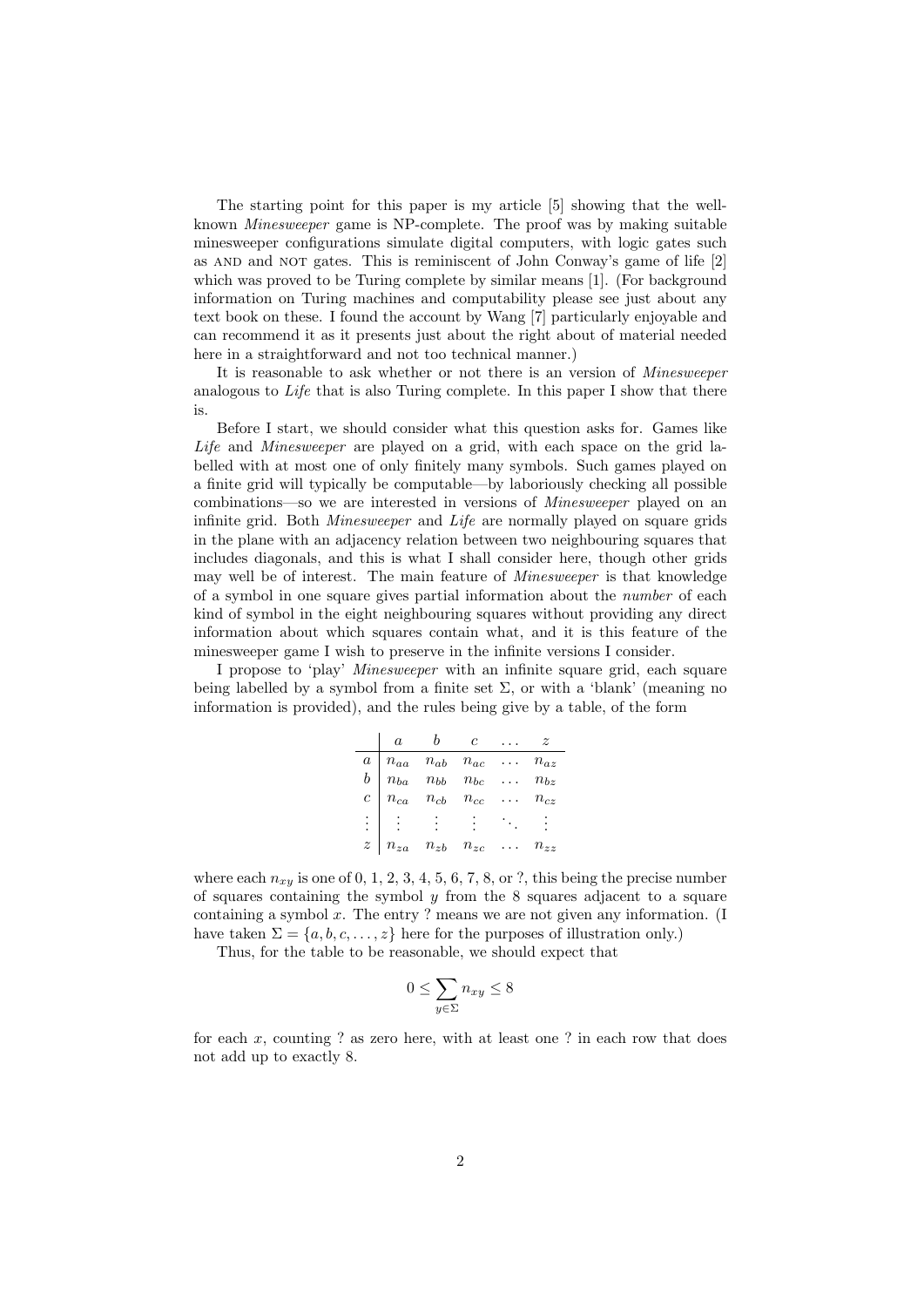| For example, the rules of the usual minesweeper game are expressed with |  |  |  |
|-------------------------------------------------------------------------|--|--|--|
| set of symbols $\Sigma = \{0, 1, 2, 3, 4, 5, 6, 7, 8, *\}$ and table    |  |  |  |

|                |   |                | $\overline{2}$ | 3                        | 4                        | 5                        | 6                        | 7                        | 8          | $\ast$                   |
|----------------|---|----------------|----------------|--------------------------|--------------------------|--------------------------|--------------------------|--------------------------|------------|--------------------------|
| 0              | ? | ?              | ?              | ?                        | $\overline{?}$           | ?                        | ?                        | $\overline{?}$           | ?          | $\overline{0}$           |
| 1              | ? | ?              | ?              | $\overline{\mathcal{C}}$ | $\ddot{?}$               | $\overline{\cdot}$       | $\overline{\cdot}$       | $\ddot{?}$               | $\ddot{.}$ | $\overline{1}$           |
| $\overline{2}$ | ? | ?              | $\ddot{?}$     | $\ddot{?}$               | $\ddot{?}$               | $\ddot{?}$               | $\ddot{?}$               | $\overline{\mathcal{E}}$ | $\ddot{?}$ | $\overline{2}$           |
| 3              | ? | $\ddot{.}$     | $\ddot{?}$     | $\overline{\mathcal{C}}$ | $\overline{\mathcal{C}}$ | $\ddot{?}$               | $\overline{\mathcal{C}}$ | $\overline{\mathcal{C}}$ | $\ddot{?}$ | 3                        |
| $\overline{4}$ | ? | $\ddot{?}$     | $\ddot{?}$     | $\ddot{?}$               | $\overline{\mathcal{L}}$ | $\overline{\mathcal{L}}$ | $\ddot{?}$               | $\overline{\mathcal{L}}$ | $\ddot{?}$ | $\overline{4}$           |
| 5              | ? | ?              | $\ddot{?}$     | $\ddot{?}$               | $\ddot{?}$               | $\ddot{?}$               | $\ddot{?}$               | $\ddot{?}$               | $\ddot{.}$ | $\overline{5}$           |
| 6              | ? | $\ddot{\cdot}$ | $\ddot{?}$     | $\ddot{?}$               | $\ddot{?}$               | $\ddot{?}$               | $\ddot{?}$               | $\overline{\mathcal{E}}$ | $\ddot{?}$ | 6                        |
| 7              | ? | ?              | ?              | $\ddot{?}$               | $\ddot{?}$               | ?                        | $\ddot{?}$               | $\overline{\cdot}$       | ?          | 7                        |
| 8              | ? | ?              | ?              | $\ddot{?}$               | $\ddot{?}$               | ?                        | $\ddot{?}$               | $\ddot{?}$               | $\ddot{?}$ | 8                        |
| $\ast$         |   |                | ?              | $\overline{\mathcal{C}}$ | $\ddot{?}$               | ?                        | $\overline{\cdot}$       | $\ddot{?}$               | $\ddot{.}$ | $\overline{\mathcal{C}}$ |

The game of minesweeper with a given rule table is to determine the possible configurations; more often, given some partial configuration (usually finite) determine its possible continuations over the whole plane (if any!)

**Example 1.** For the set  $\Sigma = \{A, B\}$  and rules table

$$
\begin{array}{c|cc}\n & A & B \\
\hline\nA & ? & ? \\
B & ? & 4\n\end{array}
$$

it seems to be an interesting problem to find all the possible configurations of the whole plane. For example, the following are possible,

|                               |  | $\label{eq:3.1} \begin{array}{cccccccccccccc} \text{1} & \text{1} & \text{1} & \text{1} & \text{1} & \text{1} & \text{1} & \text{1} & \text{1} & \text{1} & \text{1} & \text{1} & \text{1} & \text{1} & \text{1} & \text{1} & \text{1} & \text{1} & \text{1} & \text{1} & \text{1} & \text{1} & \text{1} & \text{1} & \text{1} & \text{1} & \text{1} & \text{1} & \text{1} & \text{1} & \text{1} & \text{1} & \text{1} & \text{$ |  |  |  |  |                                                                                                   |  |  |
|-------------------------------|--|----------------------------------------------------------------------------------------------------------------------------------------------------------------------------------------------------------------------------------------------------------------------------------------------------------------------------------------------------------------------------------------------------------------------------------|--|--|--|--|---------------------------------------------------------------------------------------------------|--|--|
| $\cdots$ A B A B A B $\cdots$ |  |                                                                                                                                                                                                                                                                                                                                                                                                                                  |  |  |  |  | $\cdots$ A B A A B A $\cdots$                                                                     |  |  |
|                               |  | $\cdots$ B A B A B A $\cdots$                                                                                                                                                                                                                                                                                                                                                                                                    |  |  |  |  | $\cdots$ B B B B B B $\cdots$                                                                     |  |  |
| $\cdots$ A B A B A B $\cdots$ |  |                                                                                                                                                                                                                                                                                                                                                                                                                                  |  |  |  |  | $\cdots$ A B A A B A $\cdots$                                                                     |  |  |
| $\cdots$ B A B A B A $\cdots$ |  |                                                                                                                                                                                                                                                                                                                                                                                                                                  |  |  |  |  | $\cdots$ A B A A B A $\cdots$                                                                     |  |  |
| $\cdots$ A B A B A B $\cdots$ |  |                                                                                                                                                                                                                                                                                                                                                                                                                                  |  |  |  |  | $\cdots$ B B B B B B $\cdots$                                                                     |  |  |
| $\cdots$ B A B A B A $\cdots$ |  |                                                                                                                                                                                                                                                                                                                                                                                                                                  |  |  |  |  | $\cdots$ A B A A B A $\cdots$                                                                     |  |  |
|                               |  | しんけいはんはんはんはんはん<br>the contract of the contract of the contract of the contract of                                                                                                                                                                                                                                                                                                                                                |  |  |  |  | しょうはつはつはつはつはつい<br>the contract of the contract of the contract of the contract of the contract of |  |  |

With questions like this in mind we can formulate

The general consistency problem: on input a rule table and a finite partial configuration, determine if there is a complete labelling of the whole plane that obeys the rules and extends the input configuration.

and the specific consistency problem for a given rule table  $R$ 

The consistency problem for  $R$ : on input a finite partial configuration, determine if there is a complete labelling of the whole plane that obeys the rules in R and extends the input configuration.

I shall show here that

**Theorem 2.** There is a specific table  $R$  for which the consistency problem is  $co-r.e.-complete, that is: (a) given a program P for a Turing machine, and$ initial data  $d_1 d_2 \ldots d_n$  for the program P, this can be mechanically converted to an initial configuration C such that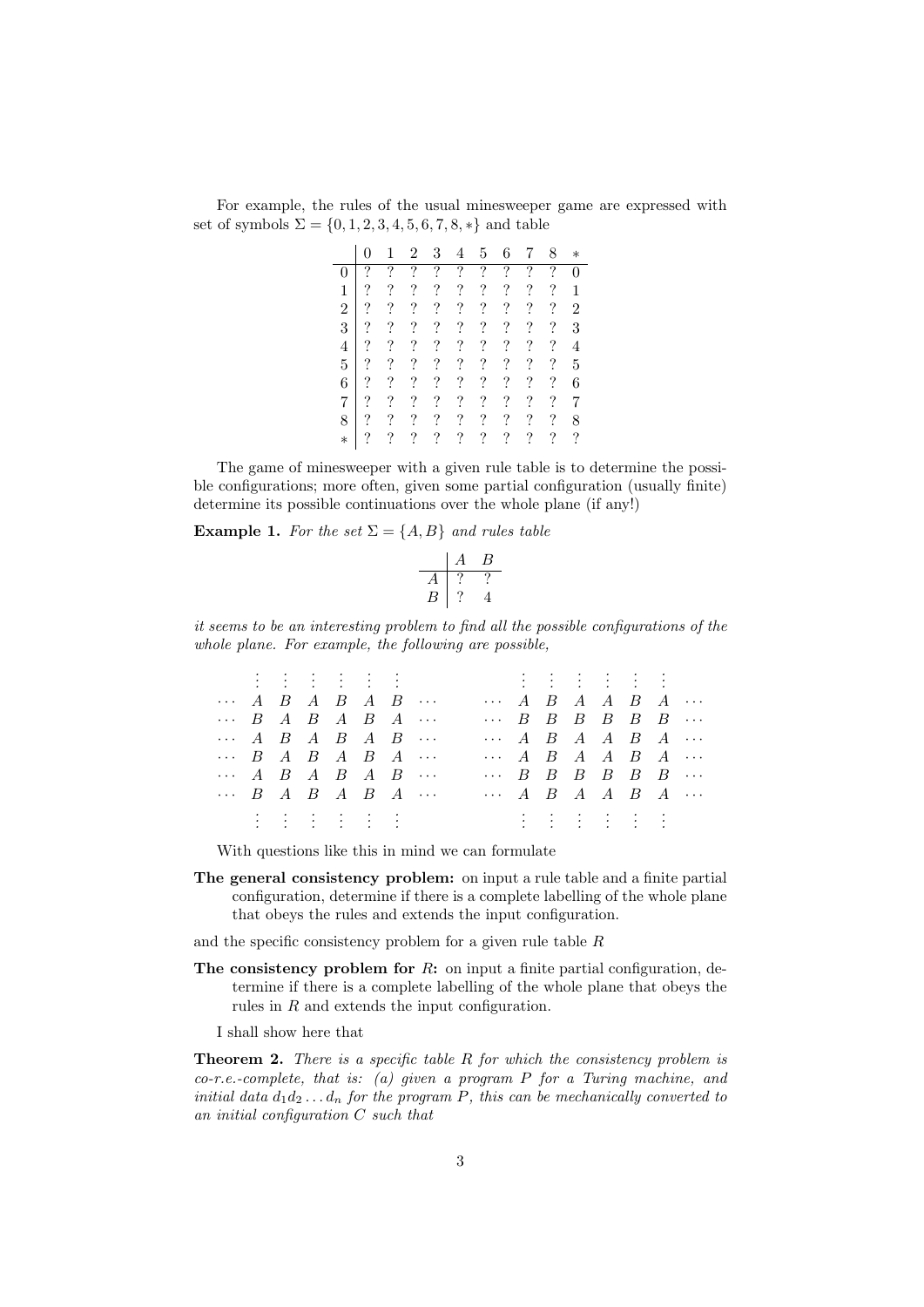There is no extension of  $C$  to the whole plane ⇔

The program P when run with input  $d_1 d_2 \ldots d_n$  eventually halts;

and  $(b)$  there is a Turing machine M which, when run on input a partial configuration  $C$  (suitably encoded), will run forever just in case that  $C$  can be extended to the whole plane following rules in R.

**Corollary 3.** There are rule tables  $R$  for which the consistency problem has no algorithm solving it.

In many respects, this result is rather like the analogous result for tiling problems with initial tile [7, 4]. The question there is, given a set of finitely many types of square tile with coloured edges, can the plane be tessellated by these tiles in such a way that only edges of the same colour may touch (and, in some versions of the problem, a given tile or finite pattern of times is included somewhere)? The differences are in the fact that these tiles have an 'orientation' which may be used to simulate a Turing machine, whereas on the face of it, the squares in the infinite minesweeper problem do not.

However, both the infinite minesweeper problem and the tiling problem can be shown to be co-r.e. by the same method.

Proposition 4. The general consistency problem is co-r.e., *i.e.*, there is a Turing machine M which, when run on input a rule table  $R$  and a partial configuration C (suitably encoded), will run forever just in case that  $C$  can be extended to the whole plane followng rules in R.

*Proof.* This is an application of König's lemma. The important thing to note is that given an  $n \times n$  grid, each square being labelled by a single symbol from the finite alphabet  $\Sigma$  there are only finitely many ways to extend this to an  $(n+2) \times (n+2)$  grid by adding a new strip of labelled squares all round. (To be specific, there are  $k^{4n+4}$  many ways, where k is the cardinality of  $\Sigma$ .)

Now form a finitely branching tree of all  $k \times k$  grids which contain the initial configuration  $C$  in the centre, and do not directly contradict the rules  $R$ —where the adjacency relation on the tree is that of one configuration being in the middle of another. König's lemma tells us that either this tree is finite—i.e., there is some k such that no  $k \times k$  square can contain C in the centre without directly violating  $R$ —or else the tree is infinite—i.e., the whole of the plane can be covered with labeled squares obeying the rules in R.

This noted, we design our Turing machine to search for k such that no  $k \times k$ square can contain  $C$  in the centre without directly violating  $R$ . If the machine finds such a  $k$  it halts immediately, and if not it goes on for ever.  $\Box$ 

We now prove the completeness, that Turing machine computations can be reduced to infinite minesweeper problems. I first need to explain a technical lemma used to get things started.

When we consider our infinite square grids, it will often be convenient to think of the squares as being coloured like a chess board, with two alternating colours that only touch at the corners of the squares. The lemma says that a periodic pattern on a square grid with only the orthogonal adjacency relations considered can be recovered from a rather natural rules table for the infinite minesweeper game which determines the pattern on alternate squares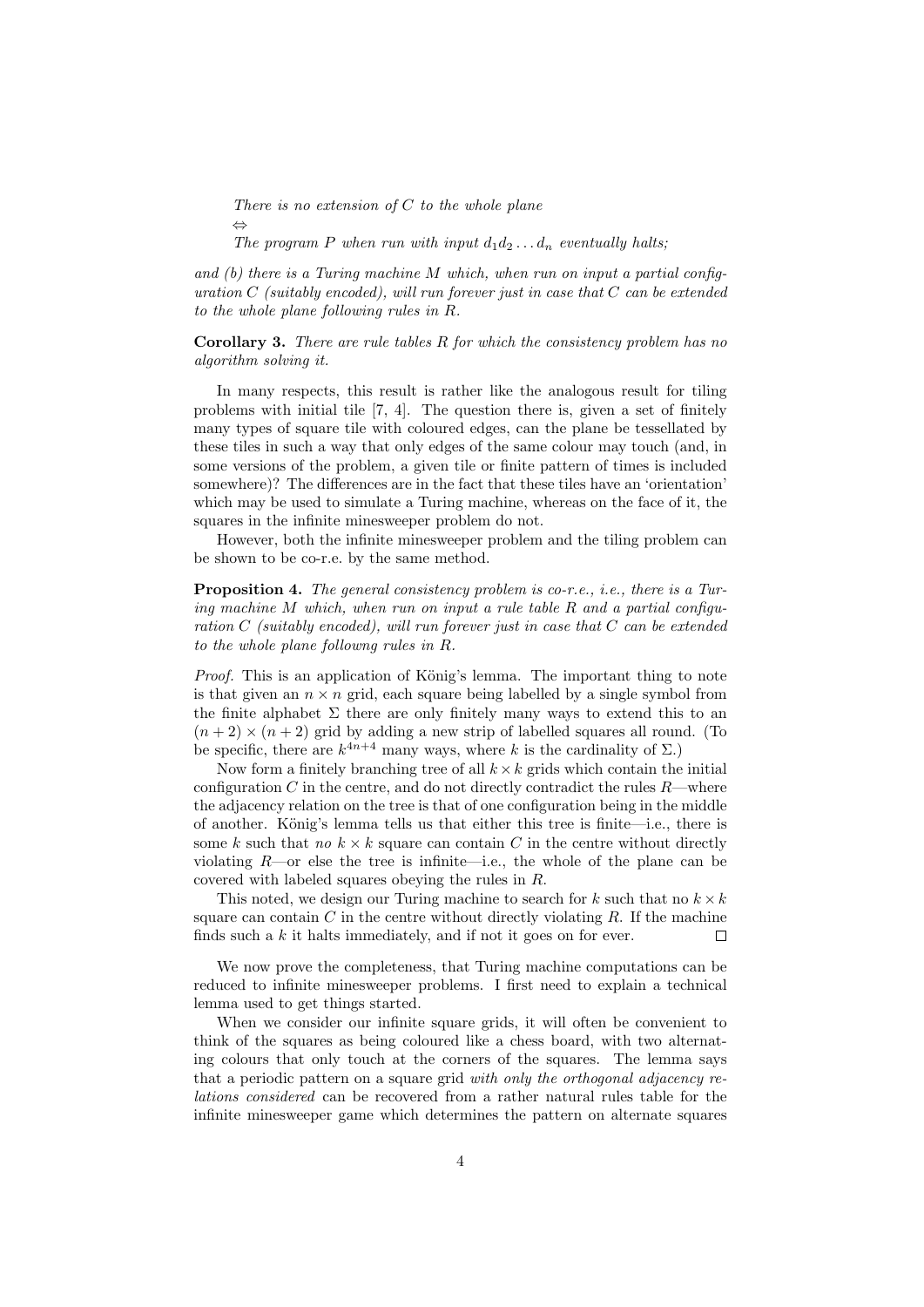(i.e., squares of the same colour) rotated at 45 degrees. Before I attempt to state it, we will consider an example first.

**Example 5.** Consider the symbols  $a, b, c, d, e, f, g, h, i$  arranged in a periodic pattern as follows.

|                             |  | $-3 + 3 + 3 + 3$        |  |                                                  |
|-----------------------------|--|-------------------------|--|--------------------------------------------------|
|                             |  |                         |  | $c \ a \ b \ c \ a \ \cdots$                     |
| $\cdots$ f d e f d $\cdots$ |  |                         |  |                                                  |
| $\cdots$ igh ig $\cdots$    |  |                         |  |                                                  |
|                             |  |                         |  | $c \quad a \quad b \quad c \quad a \quad \cdots$ |
| $\cdots$                    |  | $f \, d \, e \, f \, d$ |  | $\ldots$                                         |
|                             |  | B. B. B. B. B           |  |                                                  |

Now let  $\Sigma$  be a set containing  $\{a, b, c, d, e, f, g, h, i\}$  and consider a rules table R  $for \Sigma$  as follows

|   |                                                     |           |                     |                                           |           |                     | $a\quad b\quad c\quad d\quad e\quad f\quad g\quad h\quad i\quad \cdots$ |
|---|-----------------------------------------------------|-----------|---------------------|-------------------------------------------|-----------|---------------------|-------------------------------------------------------------------------|
|   |                                                     |           |                     |                                           |           |                     | a   0 1 1 1 0 0 1 0 0                                                   |
|   | $b \begin{pmatrix} 1 & 0 & 1 & 0 & 1 \end{pmatrix}$ |           |                     |                                           |           | $0 \quad 0 \quad 1$ | $0 \cdots$                                                              |
|   | $c \mid 1 \mid 1$                                   |           |                     | $0 \t 0 \t 0 \t 1 \t 0$                   |           |                     | $0 \quad 1 \quad \cdots$                                                |
|   | $d \mid 1$                                          |           |                     | $0 \t 0 \t 0 \t 1 \t 1 \t 1$              |           | $\overline{0}$      | $0 \cdots$                                                              |
|   | $e \mid 0 \quad 1$                                  |           |                     | $0 \t1 \t0 \t1 \t0 \t1$                   |           |                     | $0 \cdots$                                                              |
|   |                                                     |           |                     | $f \vert 0 \, 0 \, 1 \, 1 \, 1 \, 0 \, 0$ |           |                     | $0 \quad 1 \quad \cdots$                                                |
|   | $g \mid 1$                                          |           | $0 \quad 0 \quad 1$ | $0 \quad 0 \quad 0 \quad 1$               |           |                     | $1 \cdots$                                                              |
| h |                                                     | $0\quad1$ | $0 \quad 0 \quad 1$ |                                           | $0\quad1$ |                     | $0 \quad 1 \quad \cdots$                                                |
|   | $i \mid 0$                                          | $\theta$  | $1 \quad 0$         | $0 \t1 \t1 \t1$                           |           |                     | $0 \cdots$                                                              |
|   |                                                     |           |                     |                                           |           |                     | <u>:   : : : : : : : : : : .</u>                                        |

which is obtained by putting a one for each orthogonal adjacency in the previous grid and a zero in other cases. The entries for other symbols in  $\Sigma$  in R can be anything we like. Then possible configurations of the whole plane include those of the form

| $\cdots$ ? c ? g ? e ? $\cdots$       |  |  |         |  |  |
|---------------------------------------|--|--|---------|--|--|
| $\cdots$ f ? a ? h ? f $\cdots$       |  |  |         |  |  |
| $\cdots$ ? $d$ ? $b$ ? $i$ ? $\cdots$ |  |  |         |  |  |
| $\cdots$ g ? e ? c ? g $\cdots$       |  |  |         |  |  |
| $\cdots$ ? $h$ ? $f$ ? $a$ ? $\cdots$ |  |  |         |  |  |
| $\cdots$ b ? i ? d ? b $\cdots$       |  |  |         |  |  |
|                                       |  |  | 主主主主主主主 |  |  |
|                                       |  |  |         |  |  |

and rotations and reflections of this, where the ?s are some symbols in  $\Sigma$  not in  ${a, b, c, d, e, f, g, h, i}.$ 

It is not immediately obvious to me at present whether for the example just given all configurations of the plane are of the form shown, in other words, whether the original periodic grid can be recovered up to rotations and relections. But for  $5 \times 5$  patterns and larger, this is the case, and this is the content of the next lemma.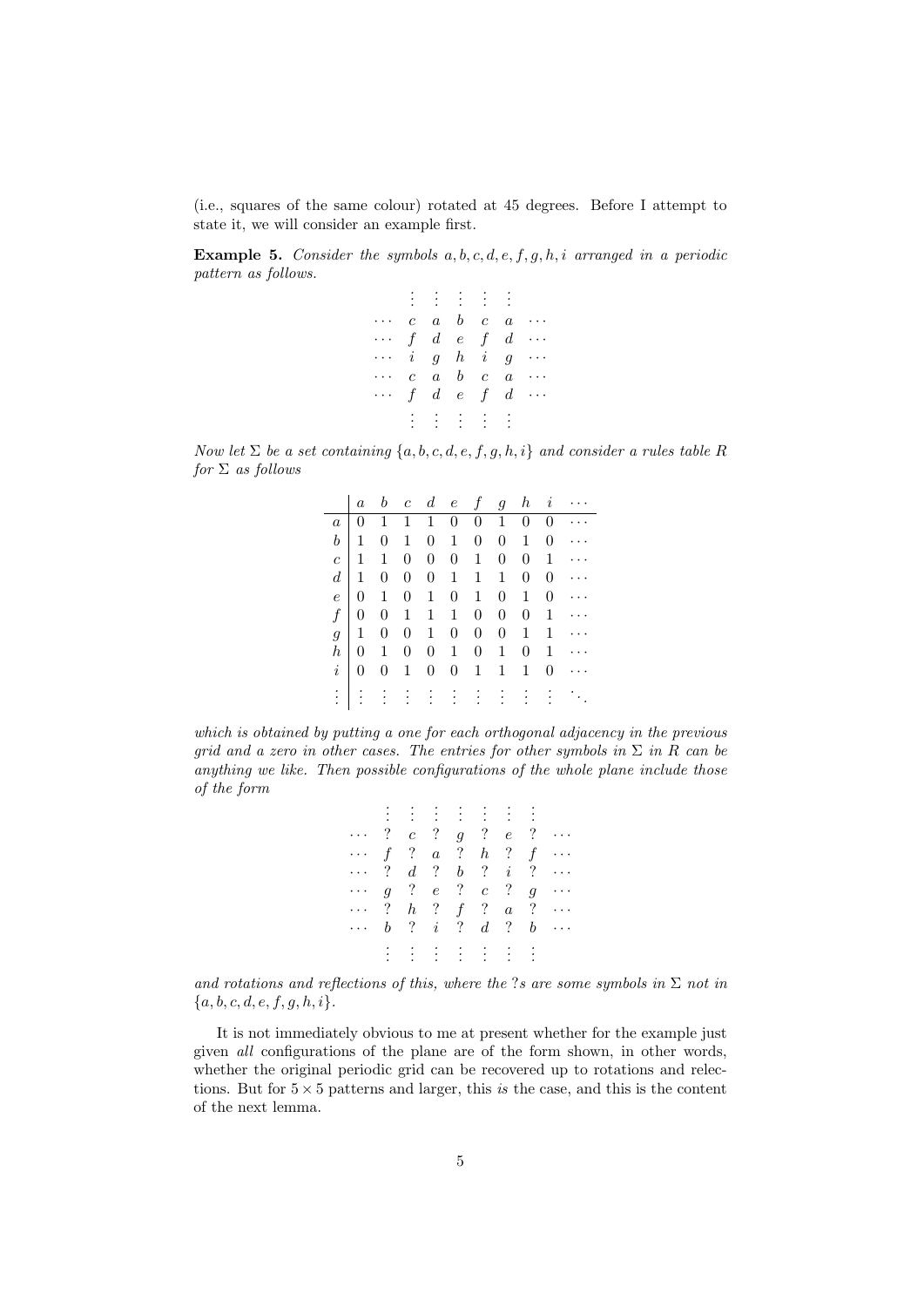**Lemma 6.** Let  $\Delta$  be a set of  $n \times m$  district symbols arranged in a periodic pattern as above, where n and m are both at least 5; let  $\Sigma \supseteq \Delta$  be a finite set of symbols, and suppose a rules table R for  $\Sigma$  is given such that the entry for  $(\alpha, \beta) \in \Delta^2$  is 1 is  $\alpha$  and  $\beta$  are orthogonally adjacent in the periodic pattern, and 0 otherwise. Then the only possible configurations of the whole plane obeying R have the symbols in  $\Delta$  on alternate squares of one colour, symbols from  $\Sigma \setminus \Delta$  on the squares of the other colour, and the symbols in  $\Delta$  are in the same periodic pattern (rotated through  $45^{\circ}$ ) or possibly a rotation or reflection of this pattern.

*Proof.* Suppose  $a, b \in \Delta$  are orthogonally adjacent in the original pattern then they will be adjacent in the minesweeper configuration at the end. Suppose the original pattern is

$$
\begin{array}{ccccc}\cdots&x&c&\cdots\\z&a&b&d\\ \cdots&y&e&\cdots\end{array}.
$$

Then b is also adjacent to c, d, e. If a and b are *orthoganally adjacent* in the minesweeper configuration at the end then this forces the positions of the neighbours  $c, d, e$  of b to be as in

$$
\begin{array}{ccccc}\n? & ? & c \\
a & b & d \\
? & ? & e\n\end{array}
$$

or various symmetric variations of this. (This is because  $d \neq z$  since  $n, m \geq 4$ and hence none of c, d, e can be neighbours to a.) But configurations like this are impossible as no two of  $c, d, e$  are allowed to be adjacent. This proves the symbols from  $\Delta$  lie on all the squares of one colour, and the squares of the other colour must contain symbols from  $\Sigma \setminus \Delta$  only.

It is now possible to see that the periodical pattern must be preserved, since if not we will have a configuration like

$$
\begin{array}{ccccc}\n? & b & ? \\
a & ? & d \\
? & * & ? \\
\end{array}
$$

with  $*$  being from  $\Delta$  and all the ?s being from  $\Sigma \setminus \Delta$ . But if the original pattern is  $5\times 5$  or greater, there is no such symbol from  $\Delta$  adjacent to both a and d.  $\square$ 

In the applications of this lemma in this paper, I will take periodic patterns of size  $n \times m$  where  $n, m$  are in the hundreds or thousands. But nevertheless it seems interesting to see if the number 5 in the lemma can be reduced to 4 or 3. (I suspect it can be reduced, at least to 4.) Note that in the argument in the second paragraph of the proof, in the case of a  $4 \times 4$  pattern, the character z would be a candidate for such a symbol at  $*$  adjacent to both a and d.

The periodic pattern in the lemma will be used as a sort of 'self-replicating' component of a machine, or vast logic circuit, simulating the action of a Turing machine. To be specific, each component will carry out the computation that determines the outcome of a single square of the Turing machine's tape at a single moment in time. If we can simulate each of these computations we will have succeeded in simulating the entire Turing machine computation.

In what follows, I will assume a certain amout of familiarity with Turing machines and the proof that the original minesweeper problem is NP-complete [5].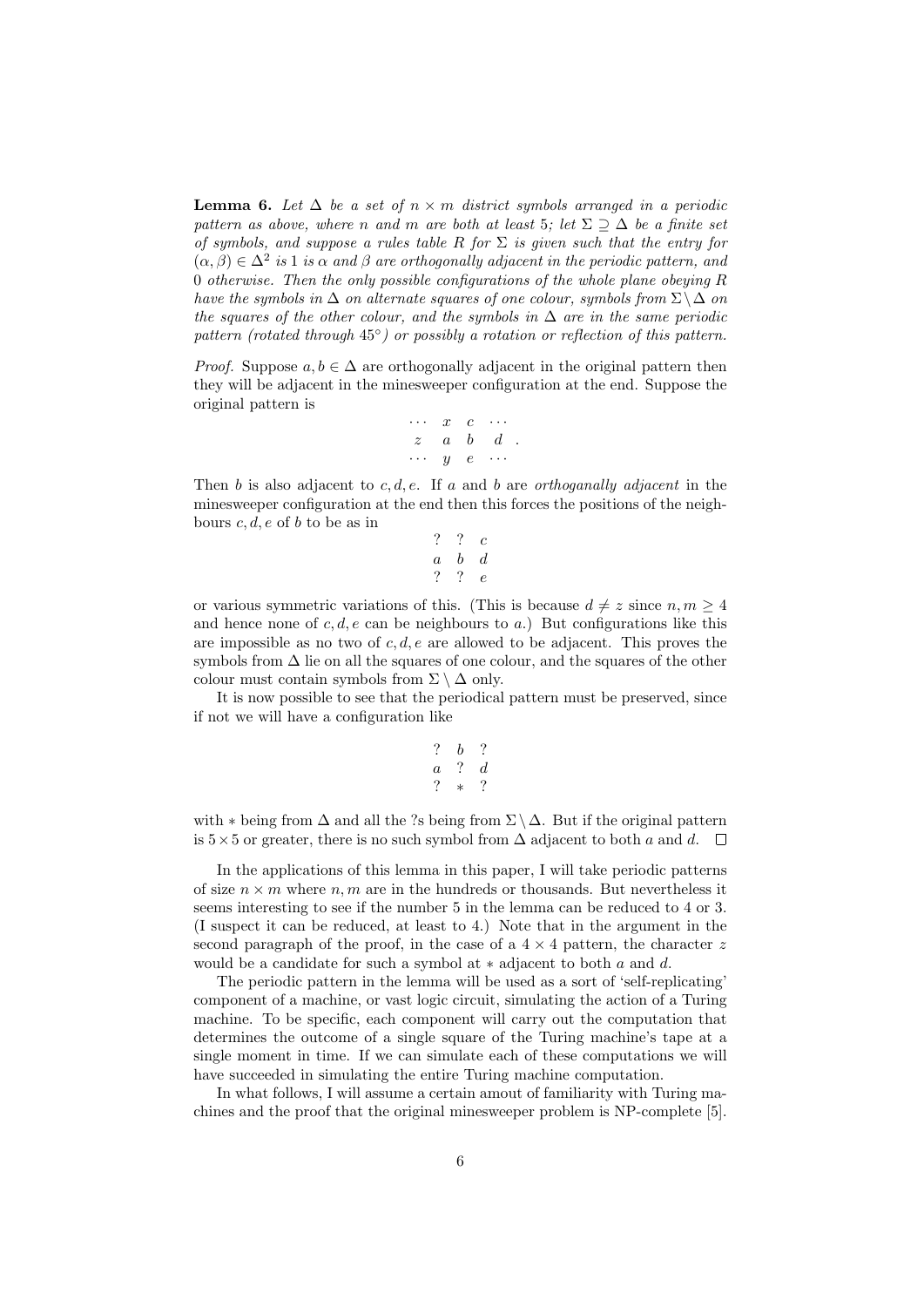Our rectangular periodic 'machine component' will be designed as a complex logic gate taking various logical signals in and out of each side via devices like the wires used in the original minesweeper problem. We will take for Our  $\Delta$  a finite set of symbols  $\{a, b, c, d, e, f, \ldots\}$  which are arranged in a sufficiently large rectangular pattern, and for  $\Sigma$  the set  $\Delta \cup \{0, 1, N\}$ , where 0 represents 'off' or 'false', 1 represents 'on' or 'true', and N represents 'neutral'.

The rule table will include complete rows of  $?s$  for  $0, 1, N$ :

|                             |  |  |  |  |  |  |  | $1 \mid ? \quad ? \quad ? \quad ? \quad ? \quad ? \quad ? \quad ? \quad ? \quad ? \quad ? \quad ? \quad . \ldots$ |
|-----------------------------|--|--|--|--|--|--|--|-------------------------------------------------------------------------------------------------------------------|
|                             |  |  |  |  |  |  |  | $N$   ? ? ? ? ? ? ? ? ? ? ? ? ? ?                                                                                 |
| $\rightarrow$ $\rightarrow$ |  |  |  |  |  |  |  |                                                                                                                   |

The basic material making up our component is, like in the proof of the NP-completeness of ordinary minesweeper, wire. In the context of inifinite minesweeper, a wire is a minesweeper configuration of the form

|  |  |  | $\cdots$ N $a_4$ N $b_4$ N $c_4$ N $d_4$ $\cdots$                                     |  |  |
|--|--|--|---------------------------------------------------------------------------------------|--|--|
|  |  |  | $\cdots$ e <sub>3</sub> N f <sub>3</sub> N g <sub>3</sub> N h <sub>3</sub> N $\cdots$ |  |  |
|  |  |  | $\cdots$ 0 $i_W$ 1 $j_W$ 0 $k_W$ 1 $l_W$ $\cdots$                                     |  |  |
|  |  |  | $\cdots$ $m_3$ $N$ $n_3$ $N$ $o_3$ $N$ $p_3$ $N$ $\cdots$                             |  |  |
|  |  |  | $\cdots$ N $q_4$ N $r_4$ N $s_4$ N $t_4$ $\cdots$                                     |  |  |

Where the subscript  $_4$  indicates that the rule table for this symbol says there should be four  $Ns$  adjacent to it, the subscript  $_3$  indicates that there should be three Ns adjacent to it, and the subscript  $_W$  indicates that there should be two Ns, one 1 and one 0 adjacent to it. Thus a fragment of the rule table for the wire above would be,

|                  | 0 |   | Ν              | $\alpha$       | b              | $\boldsymbol{c}$ | $\boldsymbol{d}$ | $\epsilon$ | f        | 9        | $\boldsymbol{h}$ | $\imath$       | $\jmath$         | $_{k}$ |                | $\,m$    | $\it n$          |   |
|------------------|---|---|----------------|----------------|----------------|------------------|------------------|------------|----------|----------|------------------|----------------|------------------|--------|----------------|----------|------------------|---|
| $\boldsymbol{a}$ | ? | ? | 4              | 0              | $\theta$       | 0                | 0                |            |          | $\theta$ | 0                | $\theta$       | $\theta$         | 0      | $\mathbf{0}$   | $\theta$ | $\left( \right)$ |   |
| $\boldsymbol{b}$ | ? | ? | 4              | 0              | 0              | 0                | $\theta$         | 0          | 1        | 1        | 0                | 0              | 0                | 0      | 0              | 0        | 0                |   |
| $\boldsymbol{c}$ | ? | ? | 4              | 0              | $\theta$       | 0                | 0                | 0          | $\theta$ |          | 1                | $\overline{0}$ | $\overline{0}$   | 0      | $\overline{0}$ | $\theta$ | 0                | . |
| $\boldsymbol{d}$ | ? | ? | 4              | 0              | 0              | 0                | 0                | 0          | $\theta$ | $\theta$ | 1                | 0              | $\boldsymbol{0}$ | 0      | 0              | $\theta$ | 0                |   |
| $\,e\,$          | ? | ? | 3              | 1              | 0              | 0                | 0                | 0          | $\theta$ | $\theta$ | 0                | 1              | $\theta$         | 0      | 0              | $\theta$ | 0                |   |
| $\boldsymbol{f}$ | ? | ? | 3              | 1              | 1              | 0                | 0                | 0          | 0        | $\theta$ | 0                | 1              | 1                | 0      | 0              | $\theta$ | 0                | . |
| g                | ? | ? | 3              | $\overline{0}$ | 1              |                  | 0                | 0          | $\theta$ | $\theta$ | 0                | $\theta$       |                  |        | 0              | $\theta$ | 0                | . |
| $\boldsymbol{h}$ | ? | ? | 3              | 0              | 0              |                  |                  | 0          | $\theta$ | $\theta$ | 0                | 0              | $\theta$         |        |                | 0        | 0                |   |
| $\it i$          | 1 | 1 | $\overline{2}$ | $\overline{0}$ | $\overline{0}$ | 0                | 0                | 1          | 1        | $\theta$ | $\theta$         | $\overline{0}$ | $\theta$         | 0      | 0              | 1        |                  |   |
| j                | 1 | 1 | 2              | $\overline{0}$ | 0              | 0                | 0                | 0          | 1        | 1        | 0                | $\overline{0}$ | $\theta$         | 0      | 0              | $\theta$ | 1                |   |
| $\boldsymbol{k}$ | 1 | 1 | 2              | 0              | 0              | 0                | 0                | 0          | $\theta$ | 1        | 1                | $\overline{0}$ | $\boldsymbol{0}$ | 0      | 0              | $\theta$ | 0                |   |
| l                | 1 | 1 | $\overline{2}$ | $\overline{0}$ | $\theta$       | 0                | 0                | 0          | $\theta$ | $\theta$ | 1                | $\overline{0}$ | $\overline{0}$   | 0      | $\overline{0}$ | $\theta$ | 0                |   |
| $\,m$            | ? | ? | 3              | $\theta$       | 0              | 0                | 0                | 0          | $\theta$ | $\theta$ | 0                |                | $\theta$         | 0      | 0              | 0        | 0                |   |

In the remaining diagrams, I will generally omit the symbol from  $\Delta$  and just use the suffix  $3, 4, W$ , or whatever, it being understood that each of these suffices should be labelled with a unique symbol from  $\Delta$  and the appropriate row in the rule table constructed accordingly. What's more, the suffices 3 and 4 seem to be fairly ubiquitous and rarely contribute to the workings of the components, so will be usually ommitted: a blank square where a symbol from  $\Delta$  is expected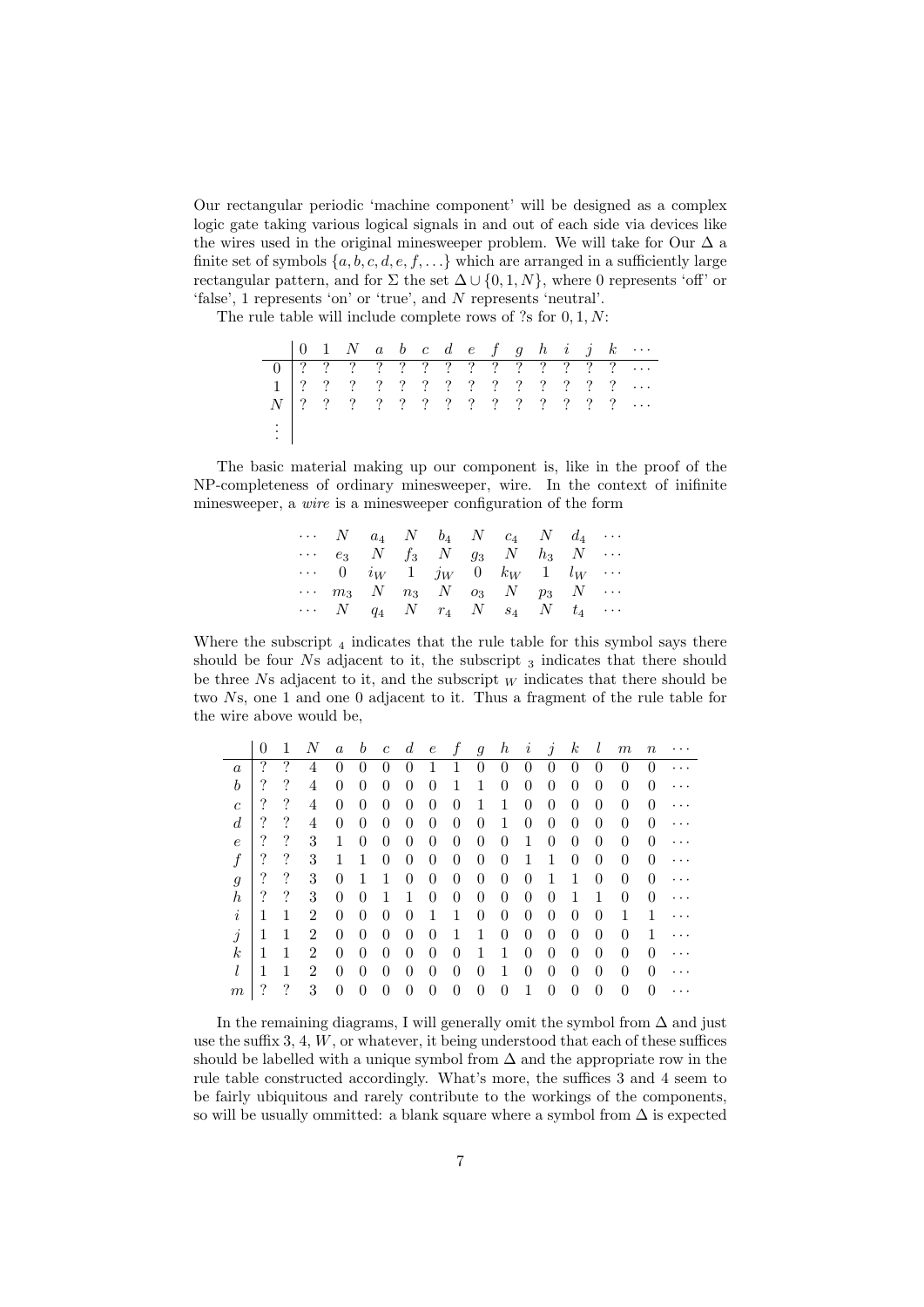will denote either 3 or 4, the context making it plain which is required. Similarly, a blank square where one of  $0, 1, N$  is expected, will denote  $N$ , as these are very common and rarely contribute to the workings of the component.

As in the NP-completeness proof for the ordinary minesweeper game, we will now present methods for manipulating wires and building logic gates.

As one might expect, one can easily split, bend, start and terminate a wire. There are two ways to start or terminate a wire: either by specifying precisely the value (0 or 1) the wire should have at that point, or by allowing both possible values. The latter of these is achieved by the 3 suffix as will be shown in a moment. The former require new suffices  $T$  (true) and  $F$  (false) which have rule tables as follows

$$
\begin{array}{c|cccc}\n & 0 & 1 & N & \cdots \\
\hline\nT & 0 & 1 & 3 & \cdots \\
F & 1 & 0 & 3 & \cdots\n\end{array}
$$

The following diagram illustrates splitting and bending wires and all three kinds of terminator.

|         |         |                                 |   |  |                     |   | N              |  |
|---------|---------|---------------------------------|---|--|---------------------|---|----------------|--|
| $\rm 0$ |         | $W$ 1 $W$ 0 $W$ 1 $W$ 0 $F$ $N$ |   |  |                     |   |                |  |
|         |         | $N$ W $N$                       |   |  |                     |   | $\overline{N}$ |  |
|         |         | $\theta$                        |   |  |                     |   |                |  |
|         |         | $N$ W $N$                       |   |  | N                   |   |                |  |
|         | 3       | 1                               |   |  | $W$ 0 $W$ 1 $T$ $N$ |   |                |  |
|         | $N_{-}$ | $W$ N                           |   |  | N                   |   |                |  |
|         |         | $\theta$                        |   |  |                     |   |                |  |
|         | $N_{-}$ | $W$ N                           |   |  | N                   |   |                |  |
|         | 3       | 1                               |   |  | $W$ 0 $W$ 1 3       | N |                |  |
|         |         | 3                               | N |  |                     |   |                |  |
|         |         |                                 |   |  |                     |   |                |  |

The next diagram represents a NOT gate, or could be used to change the phase of a signal in a wire from  $0101...$  to  $1010...$  The line of the rule table for a new suffix  $\neg$  is given first, and an example of its use afterwards.

$$
\begin{array}{c|ccccccccc} & & & & & & 4 & N & 3 & N & 4 \\ \hline & 0 & 1 & N & \cdots & & & 3 & N & W & 1 & W & N & 3 \\ \hline & & 2 & 2 & 0 & \cdots & & 0 & W & 1 & W & 0 & \neg & 0 & W & 1 & W & 0 \\ & & & & & 3 & N & W & 1 & W & N & 3 & \\ & & & & & 4 & N & 3 & N & 4 & & \end{array}
$$

The next gate I call an IF gate, and has the properties that if the input is 1 the output must be 1, but if the input is 0 the output can be 0 or 1. To make one of these, we need two more suffices, 2 and I as follows:

$$
\begin{array}{c|cccc}\n & 0 & 1 & N & \cdots \\
\hline\n2 & ? & ? & 2 & \cdots \\
I & 2 & 1 & 1 & \cdots\n\end{array}
$$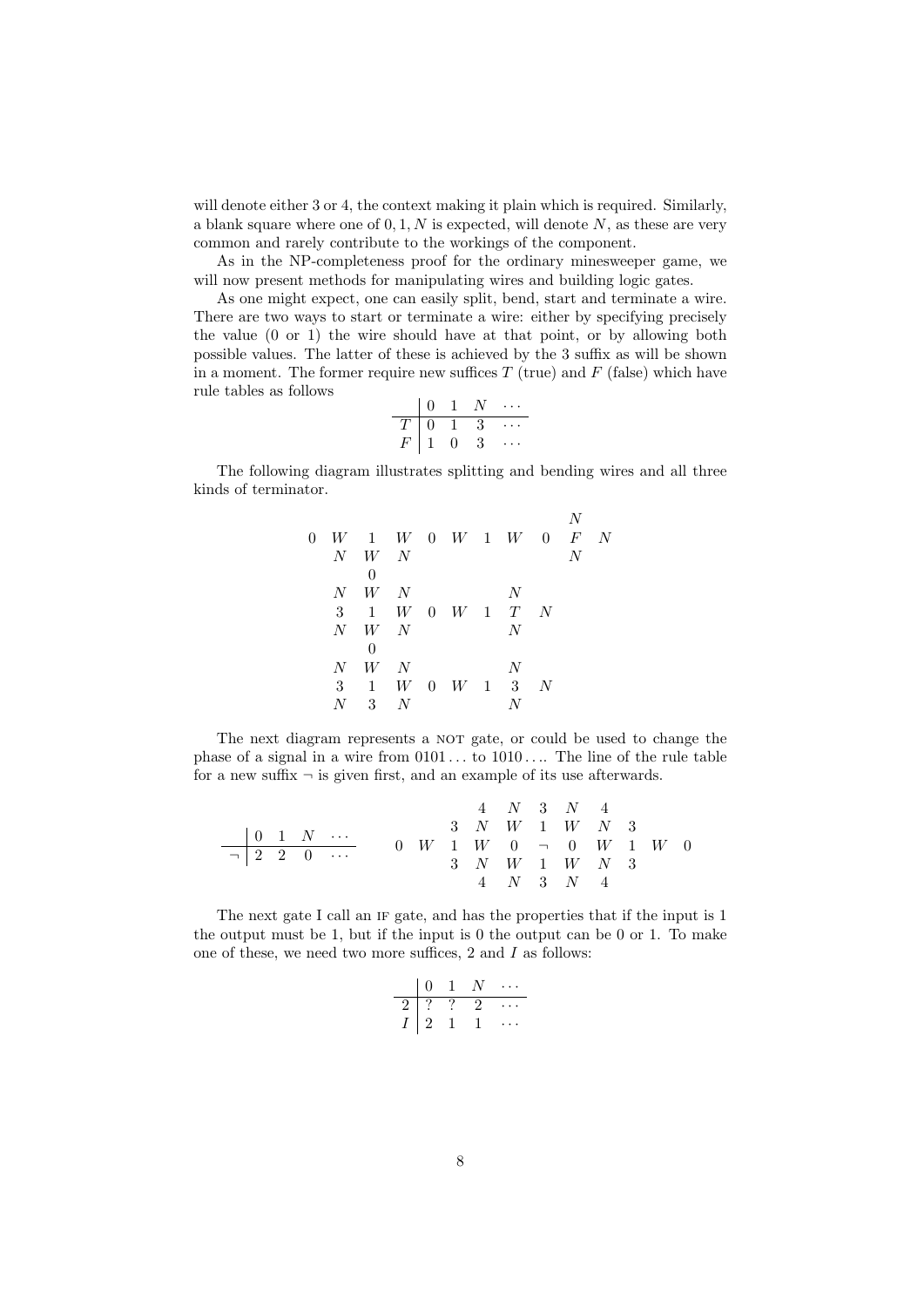From this we can construct an if gate, given here in its three possible configurations. First, with input true and output true:

$$
\begin{array}{ccccccccc} & & & N & 4 & N \\ & & N & 3 & N & 3 & N \\ 1 & W & 0 & W & 1 & I & 0 & W & 1 \\ & & N & 2 & 0 & 2 & N & \\ & & & N & 3 & N & & \end{array}
$$

Next, with input false and output true:

$$
\begin{array}{ccccccccc} & & & & N & 4 & N \\ & & N & 3 & N & 3 & N \\ 0 & W & 1 & W & 0 & I & 0 & W & 1 \\ & & N & 2 & 1 & 2 & N & \\ & & & N & 3 & N & & \end{array}
$$

Finally, with input false and output false:

$$
\begin{array}{ccccccccc} & & & N & 4 & N \\ & & N & 3 & N & 3 & N \\ 0 & W & 1 & W & 0 & I & 1 & W & 0 \\ & & N & 2 & 0 & 2 & N & \\ & & & N & 3 & N & & \end{array}
$$

The idea of the IF gate is that it enables us to define the usuual AND, OR, nand, nor, and xor gates. For example, if we draw up a table of all the possible logical values for  $A, B, C$  and  $IF(C)$  and then check which rows have exactly two values true out of these four we get,

| А                | В              | $\cal C$ | IF(C)            | Count $= 2$ ? |
|------------------|----------------|----------|------------------|---------------|
| $\boldsymbol{0}$ | 0              | 0        | 0                |               |
| $\boldsymbol{0}$ | 1              | 0        | 0                |               |
| $\boldsymbol{0}$ | $\overline{0}$ | 0        | 1                |               |
| $\boldsymbol{0}$ | 1              | 0        | 1                | yes           |
| 1                | 0              | 0        | $\boldsymbol{0}$ |               |
| 1                | 1              | 0        | 0                |               |
| 1                | 0              | 0        | 1                | yes<br>yes    |
| 1                | 1              | 0        | 1                |               |
| $\boldsymbol{0}$ | $\overline{0}$ | 1        | 1                | yes           |
| $\boldsymbol{0}$ | 1              | 1        | 1                |               |
| 1                | 0              | 1        | 1                |               |
| 1                |                | 1        | 1                |               |

We see that the value for C in the four 'correct' lines is always  $\neg(A \lor B)$ , i.e., this can be used to define a NOR gate.

Using the suffix  $G$  with rule,

$$
\begin{array}{c|cccc}\n & 0 & 1 & N & \cdots \\
\hline\nG & 2 & 2 & 0 & \cdots\n\end{array}
$$

we can give a configuration for a minesweeper NOR gate, writing  $a, b, c$  for the truth values of the wires  $A, B, C, a', b', c'$  for their negations, and  $x, x', y$  (where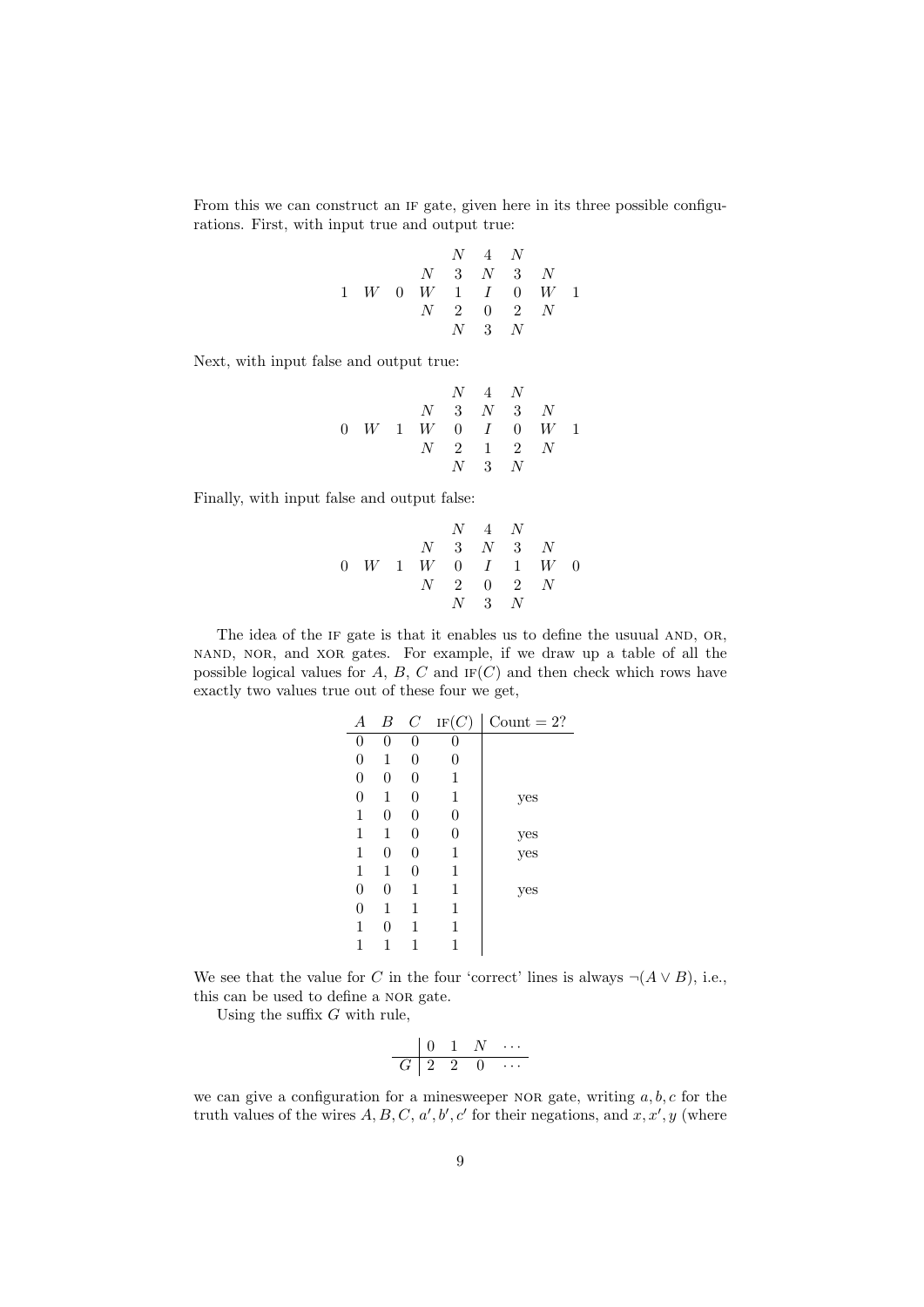x is the value of  $IF(C)$  for the additional truth values required:

|   |   |       |   | $a \quad W \quad a' \quad W \quad a \quad W \quad a'$                                          |   |           |     |   |  |                                                                                   |  |   |  |  |
|---|---|-------|---|------------------------------------------------------------------------------------------------|---|-----------|-----|---|--|-----------------------------------------------------------------------------------|--|---|--|--|
|   |   |       |   | 3                                                                                              |   | W         |     |   |  |                                                                                   |  |   |  |  |
|   |   |       |   |                                                                                                |   |           |     |   |  | 2 a 2 3 W c' W c W c' W c                                                         |  |   |  |  |
|   |   |       |   | $W \quad b' \quad W \quad b \quad G \quad c \quad W \quad c' \quad W \quad c \quad W \qquad W$ |   |           |     |   |  |                                                                                   |  |   |  |  |
|   |   | h     | W |                                                                                                |   | 2 $x$ 2 3 |     |   |  | 2 3 $c'$                                                                          |  |   |  |  |
|   |   | W     |   |                                                                                                |   |           |     |   |  | $W$ N 3 N W $c$ W                                                                 |  | W |  |  |
| b | W | $-b'$ |   |                                                                                                |   |           |     |   |  | $3 \quad x' \quad I \quad c \quad W \quad c' \quad \neg \quad c' \quad W \quad c$ |  |   |  |  |
|   |   |       |   |                                                                                                | N |           |     |   |  | $2 \quad y \quad 2 \quad N \quad W \quad c \quad W$                               |  |   |  |  |
|   |   |       |   |                                                                                                |   | N         | - 3 | N |  |                                                                                   |  |   |  |  |

Note particularly that from the 'suffices'  $2, 3, 4, W$ , etc., all the positions of the 'neutrals' N, including those not marked above are determined by the symbols from  $\Delta$  alone, so the position of the wires are exactly as shown on the diagram above.

Here is the gate just given in the case when  $A$  and  $B$  are false and  $C$  is true:

|          |   |                                        |                | $0 \quad W \quad 1 \quad W \quad 0 \quad W \quad 1$ |   |                             |    |     |                                        |                |     |   |  |                         |  |
|----------|---|----------------------------------------|----------------|-----------------------------------------------------|---|-----------------------------|----|-----|----------------------------------------|----------------|-----|---|--|-------------------------|--|
|          |   |                                        |                | 3                                                   |   | W                           |    |     |                                        |                |     |   |  |                         |  |
|          |   |                                        |                |                                                     |   |                             |    |     |                                        |                |     |   |  | 2 0 2 3 W 0 W 1 W 0 W 1 |  |
|          |   | W                                      | $\overline{1}$ |                                                     |   |                             |    |     | $W$ 0 $G$ 1 $W$ 0 $W$ 1 $W$            |                |     | W |  |                         |  |
|          |   | $\Omega$                               | W              |                                                     |   | $2 \quad 1 \quad 2 \quad 3$ |    |     |                                        | $\overline{2}$ | 3 0 |   |  |                         |  |
|          |   | W                                      |                |                                                     |   |                             |    |     | $W$ N 3 N W 1 W                        |                |     | W |  |                         |  |
| $\theta$ | W | $\begin{array}{ccc} & 1 & \end{array}$ |                | 3 0 <i>I</i> 1 <i>W</i> 0 - 0 <i>W</i> 1            |   |                             |    |     |                                        |                |     |   |  |                         |  |
|          |   |                                        |                |                                                     | N | 2                           |    |     | $0\quad 2\quad N\quad W\quad 1\quad W$ |                |     |   |  |                         |  |
|          |   |                                        |                |                                                     |   | N                           | -3 | - N |                                        |                |     |   |  |                         |  |

As is well-known, from NOR gates and NOT gates, all the other standard logic gates can be constructed; planar circuits to do this were discovered by Goldschlager [3], and a way to do this is indicated my the original paper on the NP-completeness of Minesweeper.

For the final part of the proof that Turing machine computations can be reduced to infinite minesweeper games, consider a Turing machine, M. Without loss of generality, we can assume it has a single tape, a single read/write head, it has working alphabet  $\{0, 1\}$ , where 0 represents blank, and at most  $2^k$  − 5 states for some natural number  $k$ , which will be denoted by the integers  $5, 6, 7, \ldots, 2^k - 1$ . (The 'states' 0, 1, 2, 3, 4 will be given a special meaning in a moment.) State 5 is taken to be the initial starting state of the Turing machine, and the 'transition function' of the machine is a partial function  $T: (d, s) \mapsto$  $(d', s<sub>L</sub>, s<sub>R</sub>)$  where  $d, d' \in \{0, 1\}$  are symbols on the tape,  $5 \leq s \leq 2^k - 1$  is a state, and either  $s_L = 0, 5 \leq s_R \leq 2^k - 1$  (indicating a move right entering state  $s_R$ , or  $s_R = 0$ ,  $5 \le s_L \le 2^k - 1$  (indicating a move left entering state  $s_R$ ).

We design a rectangular 'logic gate' with inputs and outputs as shown in Figure 1. The 'data in' and 'data out' arrows indicate a single wire carrying a value 0 or 1, representing the data on the Turing machine's tape at this point. The various 'state in' and 'state out' arrows indicate  $k$  wires, carrying data for a single number from 0 to  $2^k - 1$  in binary, and represent the Turing machine's state and its head's position, as will be described in a moment. The idea is that this component is defined by the symbols in  $\Delta$  which repeat periodically (at 45<sup>°</sup> to the normal grid, but this isn't a problem), so that similar components tile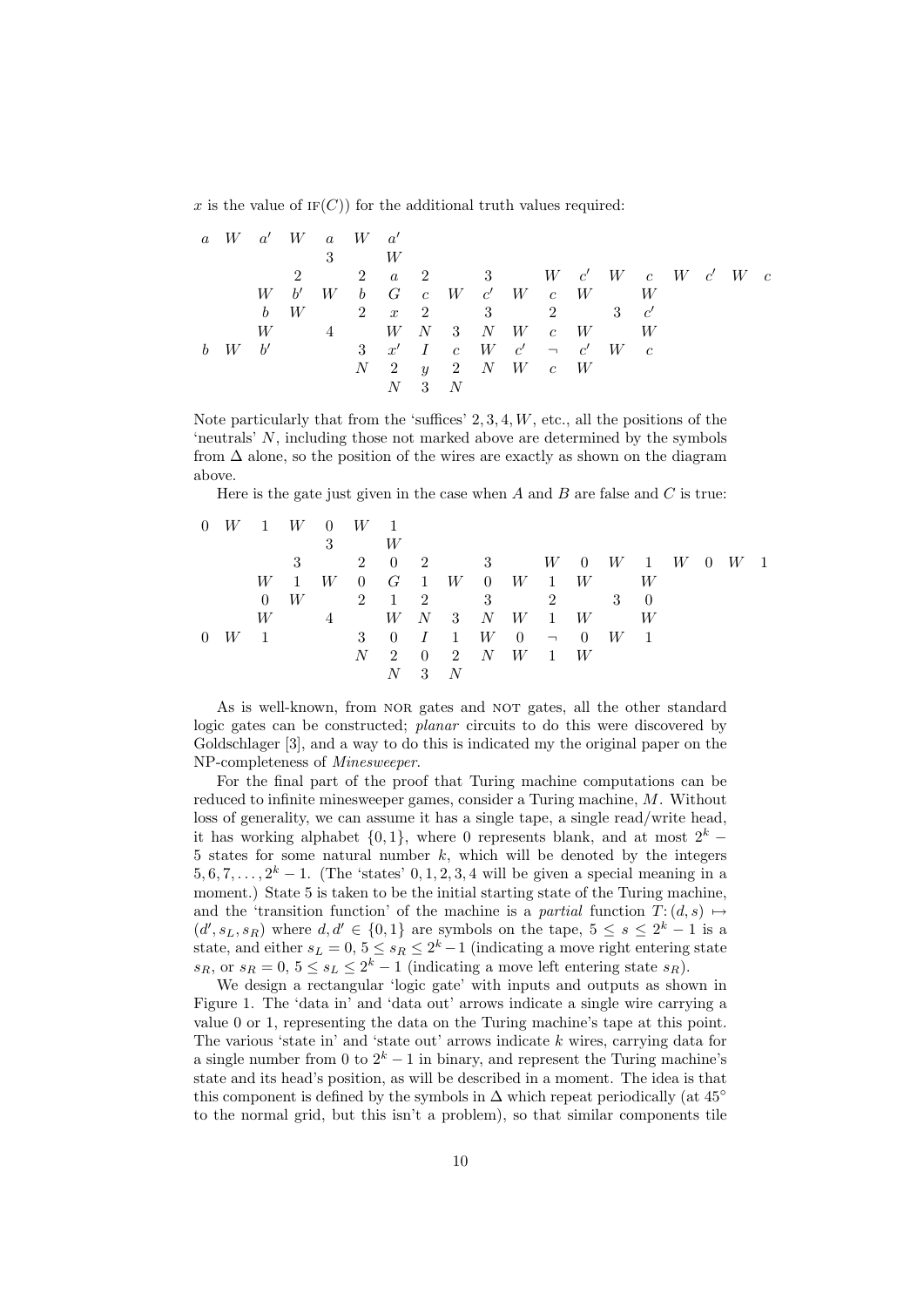

Figure 1: A Minesweeper component simulating a Turing machine

against one another with the 'state out' of one component being the 'state in' of the next, and similarly for the other arrows.

The remaining details concern how to program a single component so that in total they behave like our Turing machine acting on a tape initially containing the data  $d_1 d_2 \ldots d_n$ .

Actually, the component doesn't quite work like a straightforward logic gate with inputs and outputs as implied by the diagram; it has a 'nondeterministic' feature, built using the if gate, and also in certain cases it verifies the inputs are the expected values—it cannot be used if this turns out not to be the case. (For a simple example of a component with this last feature consider a terminator for a wire ending in 'true': it can only be used if its input has the correct value. A more complex example of this is seen in the method used to compute an arbitrary propositional formula and verify it true, in the proof that ordinary minesweeper is NP-complete.)

The component's job then is to verify that its inputs and outputs are of one of the following eleven forms. (My explanations as we go along will explain what these forms do and the meaning of the mysterious states  $(0, 1, 2, 3, 4)$ .

Firstly, state 0 is used to indicate that 'the Turing machine's head is not here at present'. If this is the case, the data on the tape must not change. Our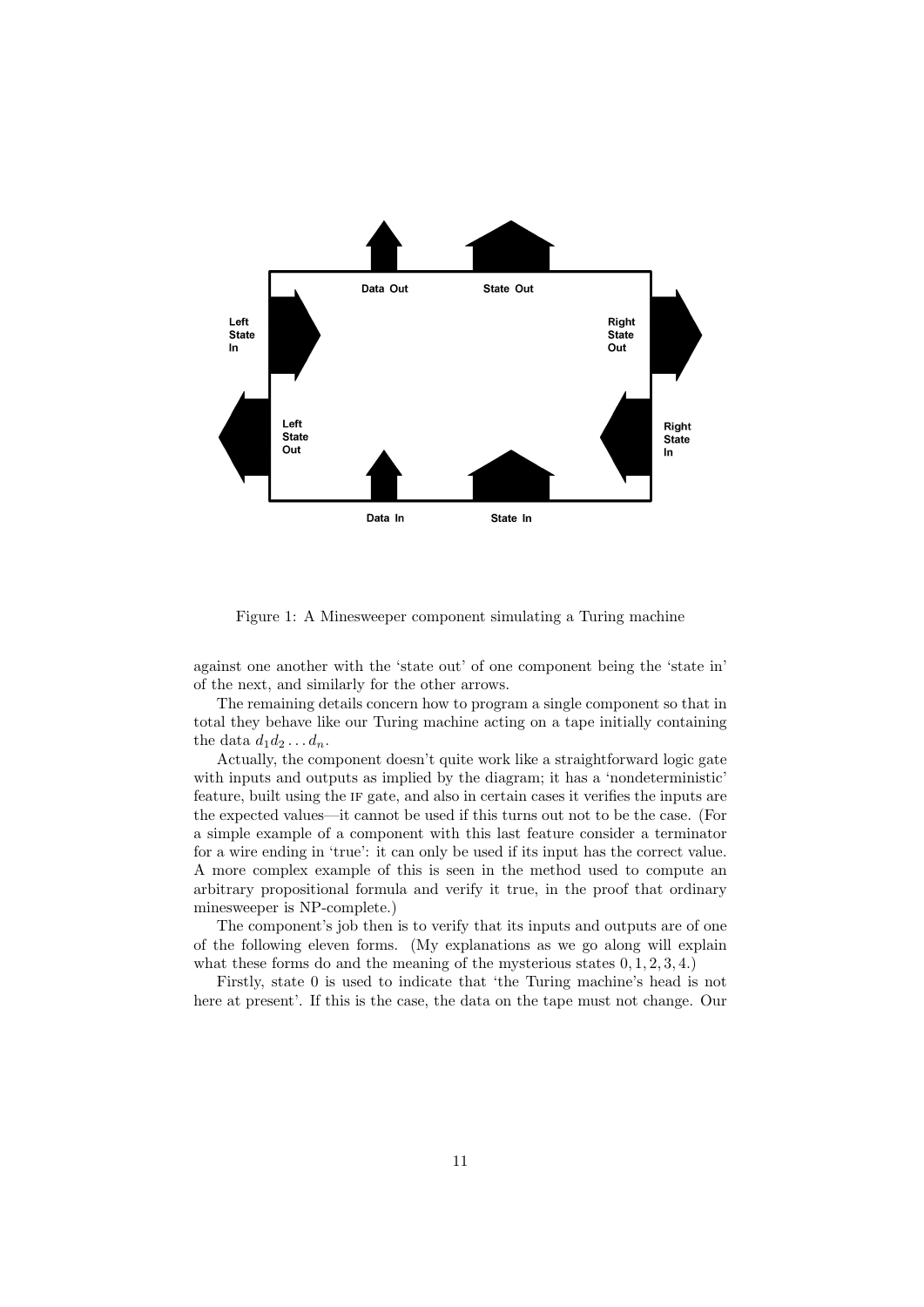first possible form is therefore



Next, if a state  $s \geq 5$  is provided from the left or right, that means the Turing machine's head has moved to this square. The data doesn't change yet, but we must indicate the presence of the read/write head. This gives two more possible forms:



for  $d \in \{0, 1\}$  and  $s \geq 2$ .

The next possible form encodes the transition function of the machine. For each possible  $T: (d, s) \mapsto (d', s_L, s_R)$ , provided neither  $s_L$  nor  $s_R$  is the 'halt' state we have



Observe that if the Turing machine head is at this square it won't be anywhere else, so we can reasonably check that 'state left in' and 'state right n' are zero.

The next group of possible forms concern the starting position of the Turing machine at time  $\overline{0}$ . We will be looking for configurations covering the whole plane that contain the following starting position built from n components tiled next to one another:



The idea is that the new 'states' 1, 2, 3, 4 mean the following:

1: the square to the right contains initial data for the Turing machine;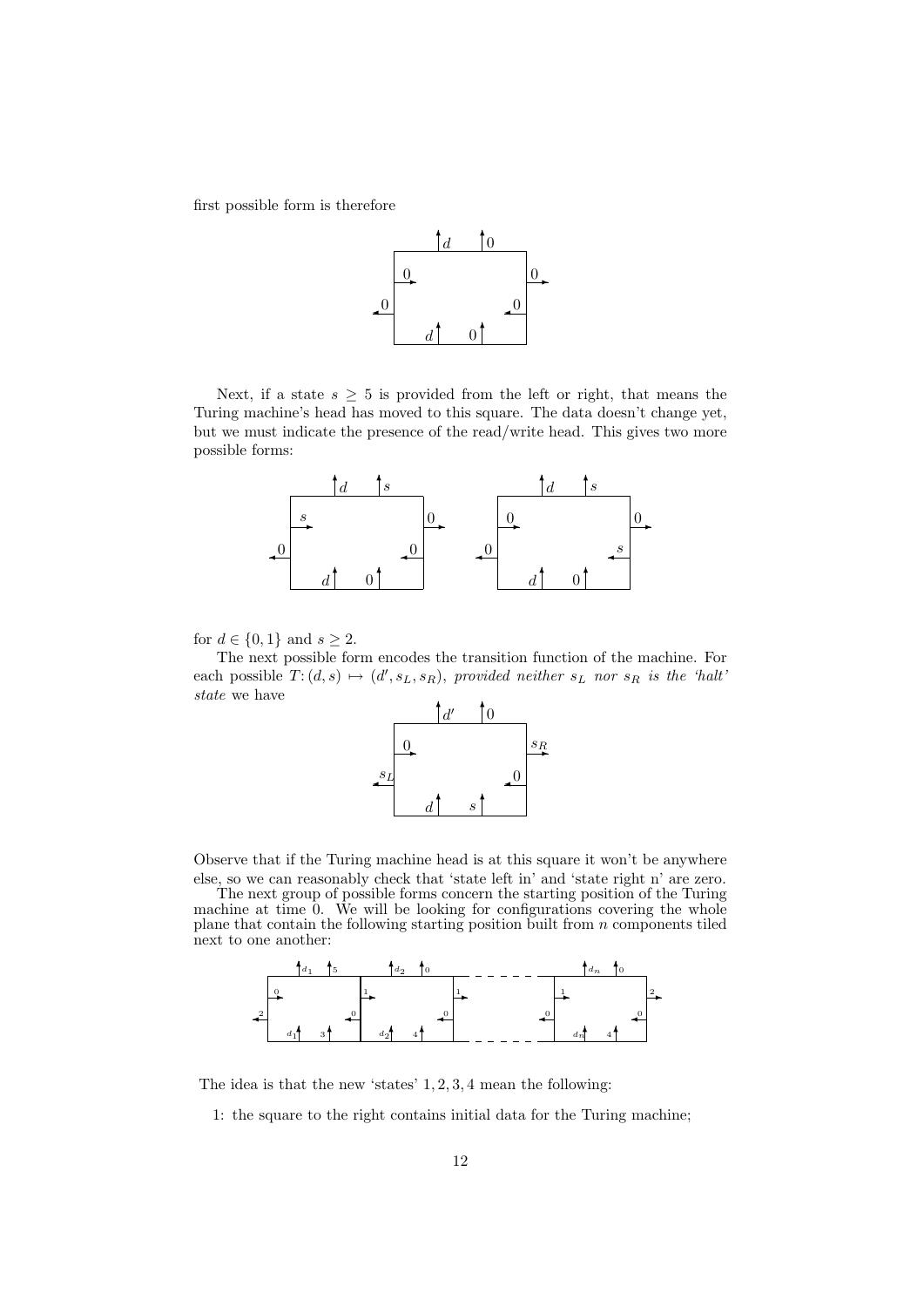2: all squares in this direction are to be set to zero;

3: the Turing machine head is here, but the machine hasn't started yet;

4: the Turing machine head is not here, and the machine hasn't started yet.

To allow the starting position just indicated our component must admit the following three forms



for each of the two possible values of  $d$ , 0 or 1.

To clear to zero the remaining parts of the tape to the left and right we need to allow



The remaining two forms we need concern what happens to the Turing machine 'before it has started'. In these cases we just make sure the head doesn't move and the data on the tape stays the same. We allow, for each of the two possible values of d the forms.



These eleven are the only forms allowed by the Minesweeper 'logic component'. Notice the two places the if gate idea was needed in building the component: both

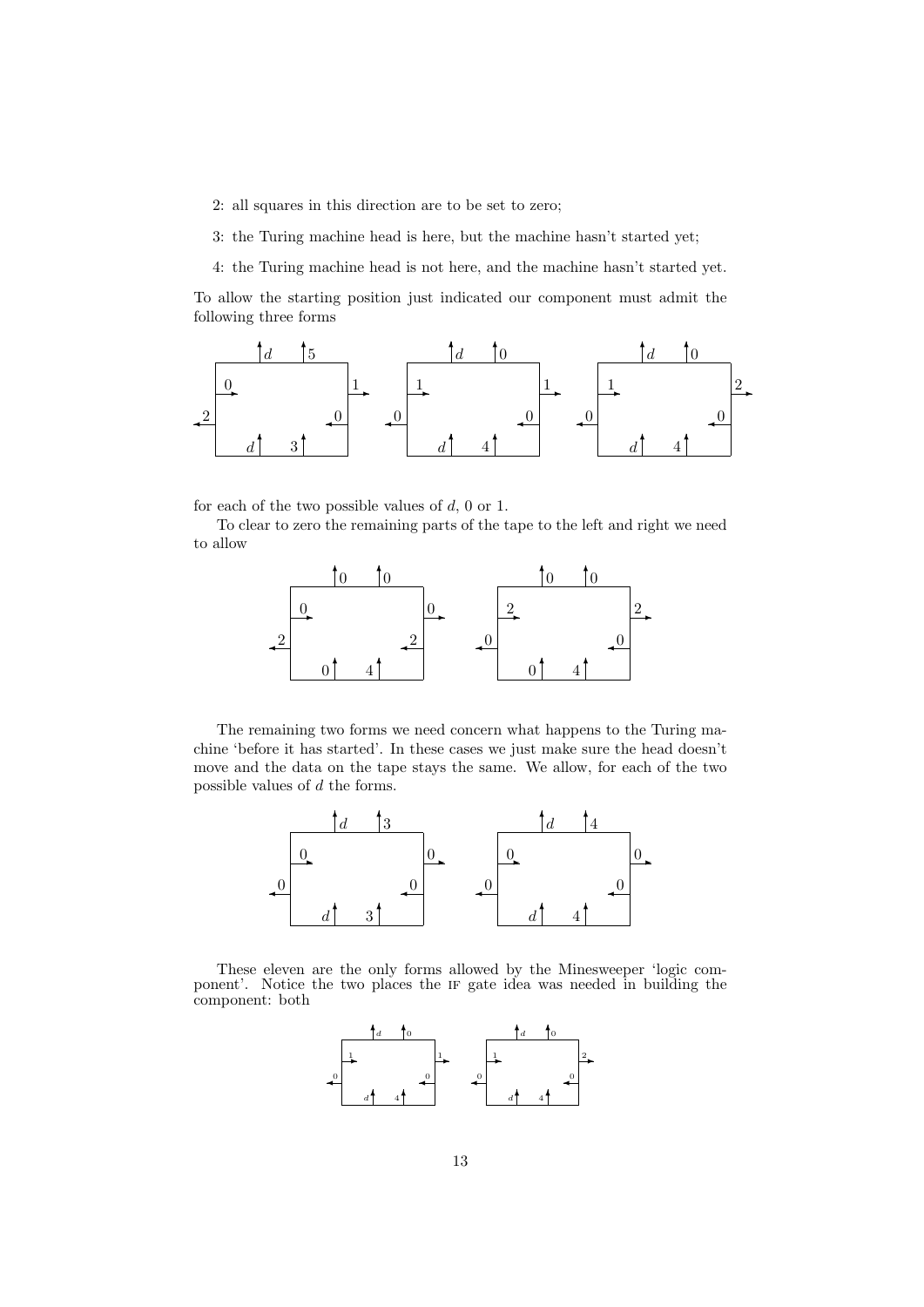were needed to accommodate the initial data, and



were needed to allow the Turing machine to start (and so that the whole plane could be covered).

Notice also that we purposely did not allow any forms that involved the machine entering any 'halt' state, so the only way the whole plane can be filled with these configurations, including the start configuration indicated above, is if the Turing machine M when run on input  $d_1d_2d_3 \ldots d_n$  goes on for ever. (There are some things to check here, to make sure that there are no ways of covering the whole plane by some method that wasn't intended, but I'll leave the fun verifying this to the reader!)

Conversely, the plane can be filled with such configurations and including the start configuration if it does go on for ever.

This proves the theorem claimed earlier, and also its corollary since it is known (by using a universal machine) that there are machines  $M$  with working alphabet  $\{0, 1\}$  such that the halting problem for this machine is algorithmically undecidable.

Note that the last part of the proof just given is essentially just the reduction of the halting problem to a particular form of the tiling problem due to Wang [7]. Wang showed that it is algorithmically impossible to determine if a given set of tiles can tile the plane *given that one particular tile must be used*, and that there is a single set of tiles for which it is algorithmically impossible to determine if a given set of tiles can tile the plane given that a particular finite configuration is used somewhere.

A much sharper form of the tiling problem was proved undecidable by Berger in 1966 when he showed that the first tiling problem just mentioned in the previous paragraph for a general set of tiles is still algorithmically unsolvable even if we don't make the restriction that a particular tile must be used. (Grünbaum and Shepherd [4] give a good presentation of these issues.) Note that in the presentation just given, the configuration



is valid and, on its own, does tile the plane.

The analogous question for infinite minesweeper is whether

The general consistency problem for rules: on input a set of rules  $R$ , determine if there is a complete labelling of the whole plane that obeys the rules in R.

is algorithmically unsolvable. This question can be answered directly by methods just given, by using a reduction of the form of the tiling problem in Berger's theorem to infinite minesweeper. Specifically,